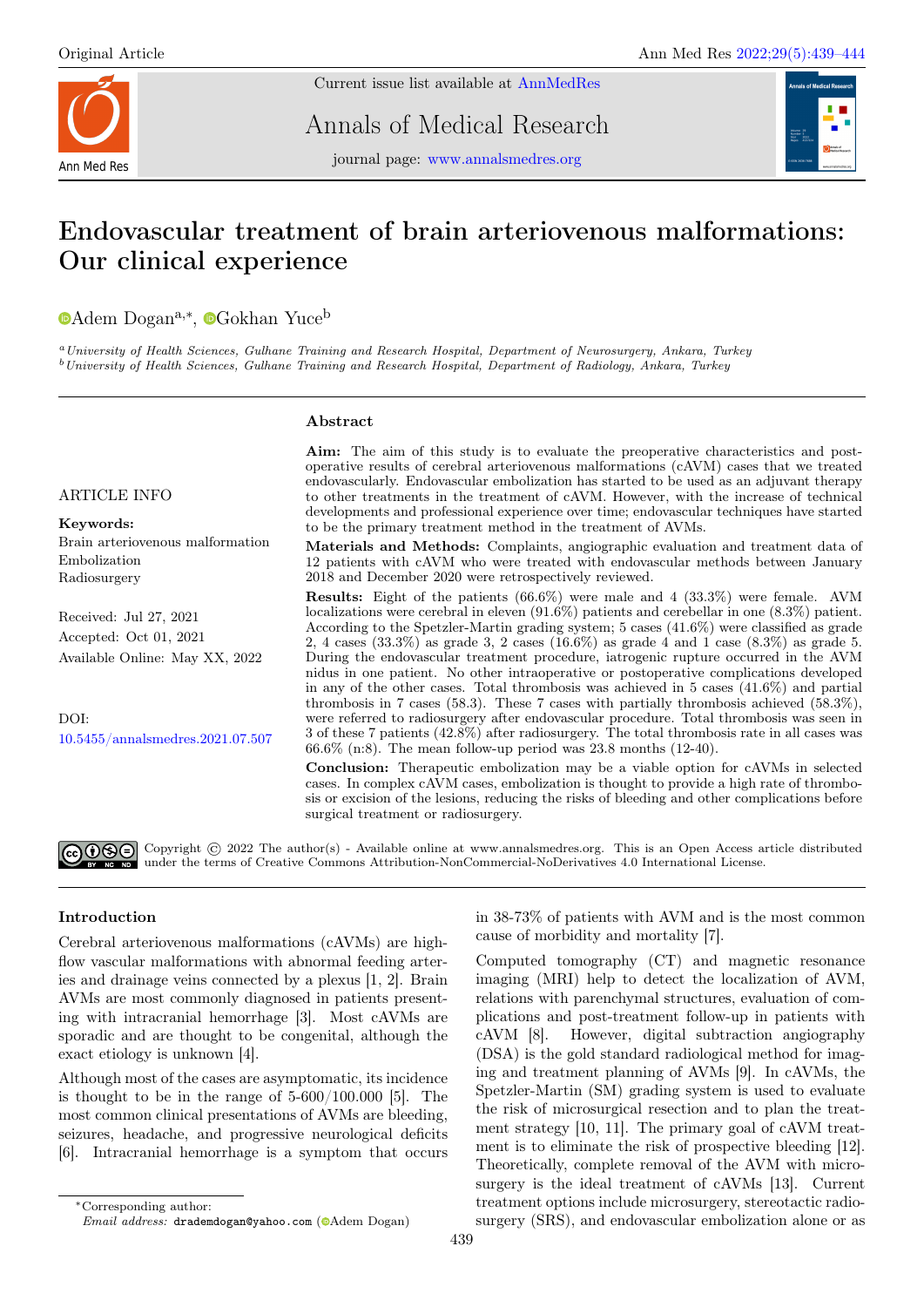combination therapies [14-16]. Endovascular embolization has been established as an adjuvant treatment strategy to reduce the size of cAVMs and to eliminate the high risk of bleeding in preparation for microsurgery [17, 18]. With the recent developments in endovascular equipment and techniques, therapeutic embolization of cAVMs is practically applied in many centers.

In this study, we evaluated the preoperative characteristics and postoperative results of cAVM cases that we treated with endovascular methods in our clinic.

# Materials and Methods

Ethics committee approval was obtained for this study  $(03.06.2021/257).$ 

#### Patient population

In this study, we retrospectively analyzed 12 patients who received endovascular treatment for cerebral arteriovenous malformation (cAVM) in our clinic between January 2018 and December 2020.

Demographic factors, localization, nutrition, grade, postoperative obliteration rates and complications of cAVM cases treated with endovascular methods in our clinic between the dates given in the study were analyzed retrospectively through the files.

cAVM cases treated with endovascular methods between the specified dates were included in the study. Cases treated with craniotomy or only with stereotactic radiosurgery were not included in the study.

The clinical features, radiological grading and postoperative results of the cases are given in Table-1.

## Clinical and radiological evaluation

Preoperative neurologic examination was normal in all cases. Brain tomography (CT) and magnetic resonance imaging (MRI) were performed in all cases. Then, Digital Subtraction Angiography (DSA) was performed in all cases to confirm the diagnosis of AVM, to reveal possible feeding arteries and drainage veins, to detect accompanying prenidal or intranidal aneurysms and to determine the treatment strategy. All of the cases applied in an unruptured state. Appropriate antiepileptic drug treatment was started for the cases who presented with seizures.

## Endovascular procedure

Endovascular intervention was performed by a multidisciplinary team including an interventional neuroradiologist and at least one neurosurgeon. All embolizations were performed under general anesthesia. Systolic blood pressure was maintained between 80-120 mmHg. All embolization cases were applied transarterially from one side. After the femoral sheats were placed, 4000-7500 U heparins was administered as an intraarterial bolus for prophylactic purposes. Long vascular sheats were then placed into the common carotid artery using a guidewire. The feeding arteries of the AVM were visualized by angiography. Feeding arteries were catheterized with the aid of a microcatheter. Then Onyx was started to be injected. Forward and backward movements of the embolization agents were

|           |  | <b>Table 1.</b> Clinical, radiological and postoperative charac- |  |
|-----------|--|------------------------------------------------------------------|--|
| teristics |  |                                                                  |  |

| Characteristics | Number         | $\%$ |  |  |  |
|-----------------|----------------|------|--|--|--|
| Sex             |                |      |  |  |  |
| Male            | 8              | 66.6 |  |  |  |
| Female          | $\overline{4}$ | 33.3 |  |  |  |
| Symptoms        |                |      |  |  |  |
| Headache        | 9              | 75   |  |  |  |
| Seizure         | 2              | 16.6 |  |  |  |
| Unbalance       | 1              | 8.3  |  |  |  |
| Localization    |                |      |  |  |  |
| Cerebral        | 11             | 91.6 |  |  |  |
| Cerebellar      | 1              | 8.3  |  |  |  |
| Feeder          |                |      |  |  |  |
| 1               | 5              | 41.6 |  |  |  |
| $1\geq$         | 7              | 58.3 |  |  |  |
| S-M Grade       |                |      |  |  |  |
| П               | 5              | 41.6 |  |  |  |
| Ш               | $\overline{4}$ | 33.3 |  |  |  |
| IV              | $\overline{2}$ | 16.6 |  |  |  |
| $\vee$          | $\mathbf{1}$   | 8.3  |  |  |  |
| Obliteration    |                |      |  |  |  |
| Total           | 5              | 41.6 |  |  |  |
| Partial         | 7              | 58.3 |  |  |  |
| Complication    |                |      |  |  |  |
| Nidus rupture   | 1              | 8.3  |  |  |  |

closely followed while Onyx was injected. The injection was stopped when any reflux was noticed. After waiting 15-30 seconds, the injection was continued. In cases when reflux flow started to occur, the injection was stopped again. This cycle was repeated continuously to ensure safe occlusion of the nidus of the AVM and the feeding artery. Venous escape was also noted during the injection of the embolization agent. When there was a possibility of venous leakage, the injection was stopped and the procedure was resumed after waiting for a while. In order to prevent clogging of the microcatheter, the stopping times of the injections were not exceeded 1 minute. It was ensured that the AVM nidus was filled as much as possible and that the feeding arteries were thrombosed without disturbing the normal parenchymal vascular feeding. Embolization of suspected nutrient arteries, which are thought to feed normal parenchymal tissue, was avoided. A control CT scan was performed in all cases after the procedure. In the first 24 hours postoperatively, all patients were kept in the intensive care unit for close monitoring of blood pressure and other vital parameters. Antiepileptic drugs were continued in the postoperative period for those patients with a history of seizures. Heparin or antiaggregant-anticoagulant support was not given to any patient in the postoperative period. Afterwards, the patients were followed up in the neurosurgery clinic for 2-3 days. Patients without any complications were discharged on the fourth postoperative day on average. Emergency CT and MRI were performed to evaluate possible ischemia or bleeding in patients who experienced neurological fluctuations during the clinical follow-up period. In patients who would undergo a re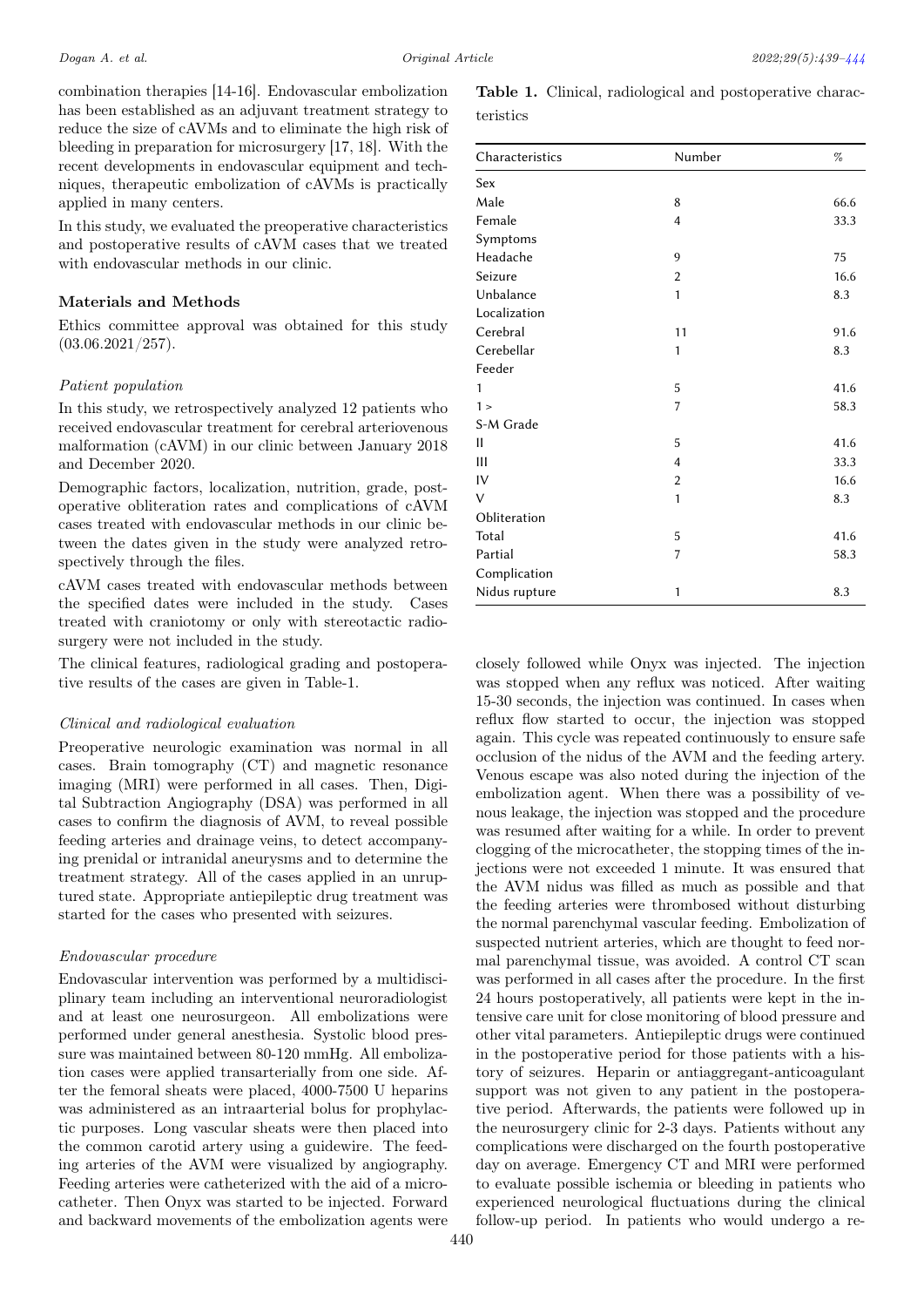embolization session, approximately 3 months was waited in between sessions.

## Results

Eight of the patients  $(66.6\%)$  were male and  $(433.3\%)$  were female. The mean age was 40.5 months [19-70). The most common reason for admission was headache (n:9, 75%). Other reasons for admission were seizure (n:2, 16.6%) and loss of balance (n:1, 8.3%).

AVM localizations were cerebral (n:11, 91.6%) and cerebellar (n:1, 8.3%). When the feeding arteries were examined according to DSA, there was only one feeding artery in 5 cases (41.6%) and more than one feeding artery in 7 cases (58.3%). According to the Spetzler-Martin grading system, 5 cases (41.6%) were classified as grade 2, 4 cases  $(33.3\%)$  as grade 3, 2 cases  $(16.6\%)$  as grade 4 and 1 case (8.3%) as grade 5.

Iatrogenic rupture of the AVM nidus occurred in one patient during the endovascular procedure. A control CT scan was performed after the procedure, and subarachnoid hemorrhage at the AVM localization and an image consistent with an intracerebral hematoma of approximately 3x4 cm were detected. The patient was taken to the intensive care unit. The patient with a Glasgow Coma Score of 11 had paresis of  $3/5$  at the left upper and lower extremities. This case was grade 5 according to the Spetzler-Martin grading system. The patient was discharged with 2/5 left sided loss of strength after clinical follow-up period. No intraoperative or postoperative complications developed in any of the other cases.

A total of 18 embolization sessions were performed in all cases. Total obliteration was achieved in 5 cases (41.6%) and partial obliteration was achieved in 7 cases (58.3%) (Figure 1-2).

After the embolization sessions, 7 cases (58.3%) whose interventional occlusion seemed risky for the patient were referred to radiosurgery after endovascular procedure. Total thrombosis was seen in 3 patients (42.8%, 7 patients in total) after radiosurgery. The total thrombosis rate in all cases resulted as 66.6% (n:8).

Patients were called for follow-up angiography at 3, 6, 12 months in the first year and then annually. One case dropped out of follow-up after the first control. The mean follow-up period in other cases was 23.8 months [12-40].

#### Discussion

Intracranial AVMs can be in any localization at the brain. It has been reported in studies that it is most commonly found in the cerebral and then cerebellar localization, and cases with brain stem localization have also been reported [2, 7, 18]. In our study, cAVM localizations of patients were cerebral (n:11, 91.6%) and cerebellar (n:1, 8.3%).

AVM cases may present with lesion localization-related or general symptoms. In a study; Weber et al. reported the distribution of symptoms in 94 patients with AVM as follows: seizures in 48%, bleeding from the nidus in 20%, headaches in 17%, and neurological disorders in 4.3% [19]. In our cases, the most common reason for admission was headache (n:9, 75%). Other reasons for admission were seizure (n:2,  $16.6\%$ ) and loss of balance (n:1,  $8.3\%$ ).



Figure 1. 55-year-old male patient, unruptured S-M grade 4 AVM in the left parietooccipital region, A-C: Preembolization anteroposterior VA injections, D: Postembolization anteroposterior VA injection. White arrows: AVM nidus, Black arrow: AVM appearance after embolization, Yellow asterisk : right vertebral artery, Red asterisk : Basilar artery, Blue asterisk: Left posterior cerebral artery, White asterisk: Drainage vein,

In the treatment of cerebral AVMs, treatment modalities such as surgery, embolization and stereotactic radiosurgery (SRS) alone or in combination are applied [3]. Despite unresolved controversies regarding the choice of treatment modality, unruptured obliteration of AVM feeders and venous drainage remains the common goal of all interventions. Early venous occlusion or ligation can cause nidus engorgement and serious hemorrhagic complications. Cutting the arterial supply of the AVM with microsurgery before coagulation of the drainage vein is the basic principle of AVM resection [11]. Similarly, progressive AVM devascularization through occlusion of arterial feeders and nidal penetration with fluid embolizers can be achieved by endovascular embolization traditionally performed with a transarterial approach [20].

Microsurgical resection is the traditional standard method for the treatment of AVM, but requires careful planning and patient selection, rather than routinely performed in all patients. Surgical excision provides a viable therapeutic option for cAVMs, but should be the treatment of choice for surgically accessible and low-risk lesions according to the grading systems [21, 22]. The most widely used grading system to classify surgical risk is the Spetzler-Martin grading system [11, 22]. This system is evaluated based on three key factors including AVM size, venous drainage location (superficial/deep) and eloquent site location. Spetzler-Martin grades I and II are ideal for microsurgical resection [10, 11, 21, 22]. Spetzler-Martin grade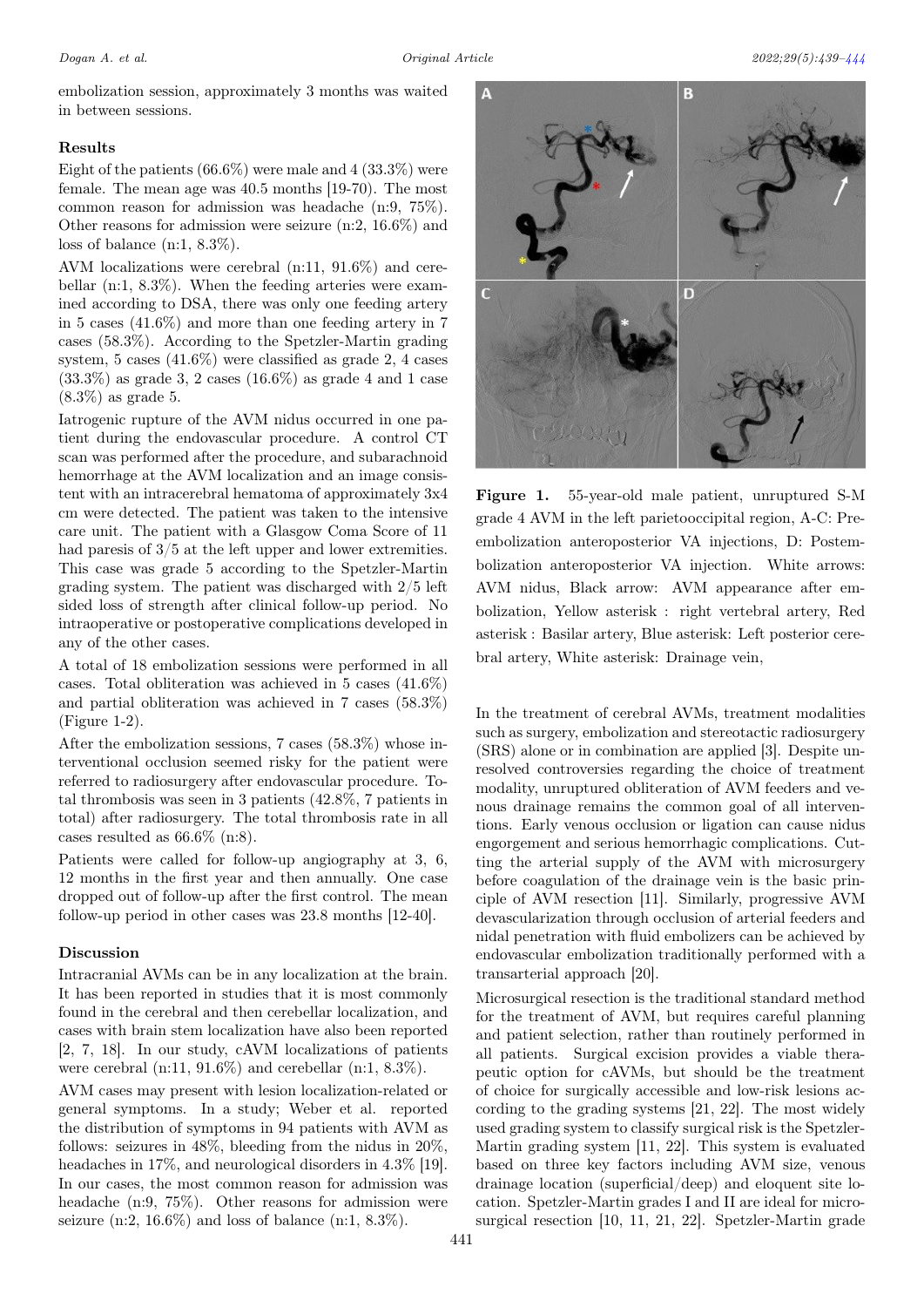<span id="page-3-0"></span>

Figure 2. 24-year-old male patient, unruptured S-M stage 3 AVM in the right temporoparietal region, A-B: Preembolization anteroposterior and lateral ICA injections, C-D: Postembolization anteroposterior and lateral ICA injections. White arrows: AVM nidus, Black arrows: partially thrombosed AVM after embolization, White asterisk: right ICA, Red asterisk: right MCA

III AVMs are usually managed with multimodal therapeutic options [22, 23]. In general, ruptured grade IV or V AVMs should not be managed surgically [22]; in some cases, they may be initially treated with embolization or radiosurgery to reduce the size of the lesion and make the lesion potentially amenable for microsurgical resection [24].

Recent advances in endovascular techniques have increased the role of endovascular embolization in the treatment of cerebral AVMs [12, 17, 18]. It is known that with embolization, the size of the AVM is reduced, the risk of bleeding is reduced, and then the mortality and morbidity associated with microsurgical treatment are reduced [25]. However, it should not be forgotten that surgical intervention increases the length of hospital stay and may cause cosmetic problems, especially in young patients. In addition, microsurgical resection carries a very high risk of postoperative morbidity [21, 22].

Embolization therapy was initially used for high grade risky pathologies suitable for microsurgical intervention [9,25]. However, in recent years, endovascular approaches have been used as primary treatment in most of the cases. The most important angiographic features associated with embolization include AVM size, location, associated aneurysms, and perforator supply. Small AVMs in surgically inaccessible locations that require an immediate therapeutic approach (ruptured lesions) may be considered for endovascular treatment [12, 24, 26]. Embolization can also be considered primarily in cases with prenidal

or intranidal aneurysms and therefore a very high risk of bleeding for microsurgical intervention [26].

Conventional embolic agents used in AVM embolization are polyvinyl alcohol particles, coils, silk sutures, and ethanol. All of these, Onyx is one of the most frequently used embolizing agent for the endovascular treatment of AVM [20, 27]. We used onyx as embolic agent in all of our cases.

Endovascular treatments are usually performed transarterially, but transvenous approaches are also available. A transvenous approach is mostly used for deeply located AVMs or AVMs in the terms of non-viable safe transarterial access of cAVMs [28, 29]. We used the transarterial approach in all of our cases.

In studies, total obliteration rates in cAVMs treated with endovascular embolization are between 16-86% [18, 30, 31]. However, when embolization is used as the primary treatment option in selected patients, the rate of complete obliteration can be greater than 90% according to the studies [18]. Saatci et al., in their study of 350 cases showed that the rate of recovery with embolization alone was 98% in Spetzler-Martin (SM) Grade I and II cases, while this rate was 12.5% in S-M Grade III and IV patients. In this study, complete obliteration with embolization resulted in 51% of patients [20]. In our clinical study, after embolization, total obliteration was achieved in 5 cases (41.6%) and partial obliteration was achieved in 7 cases (58.3%).

Embolization has an important role in the multimodal treatment of cerebral AVMs, and embolization has also been used as adjuvant therapy prior to stereotactic radiosurgery (SRS) for large-volume AVMs [32]. Embolization is also a good option for small, deep, ruptured AVMs that are considered to be at high risk of rupture when radiosurgery is delayed [32]. The role of pre-SRS embolization is to reduce the volume of the nidus and treat high-risk lesions such as AVM-related aneurysms and high-flow arteriovenous shunts [32]. In our study, 7 cases with partial obliteration after embolization were sent to radiosurgery. Total thrombosis was achieved in 3 of these cases in angiographic control after radiosurgery. Therefore, total thrombosis was achieved in 8 (66.6%) cases, including embolization and subsequent SRS.

In studies, the overall complication rate related to endovascular procedures has been reported as 9-30% [4, 28, 31, 33]. The most common complications are bleeding due to vessel perforation, extravasation of the embolic agent, rupture of vessel with the guide wire, and adhesion of the catheter to the embolizing agent. The risk of bleeding increases in cAVMs with prenidal and intranidal aneurysms, intraventricular or periventricular localization, and high S-M grade [34]. In our cases, intracerebral and subarachnoid hemorrhage occurred due to nidus rupture during endovascular procedure in a patient with S-M Grade 5 (8.3%). The patient was discharged with 2/5 hemiparesis after clinical follow-up. No intraoperative or postoperative complications developed in any of the other cases.

In general, morbidity rates after endovascular treatment ranged from 8-19.5% in some studies [35], while in Saatcı et al. series, this rate was 7.1% [20]. In our study, it was evaluated as 8.3%.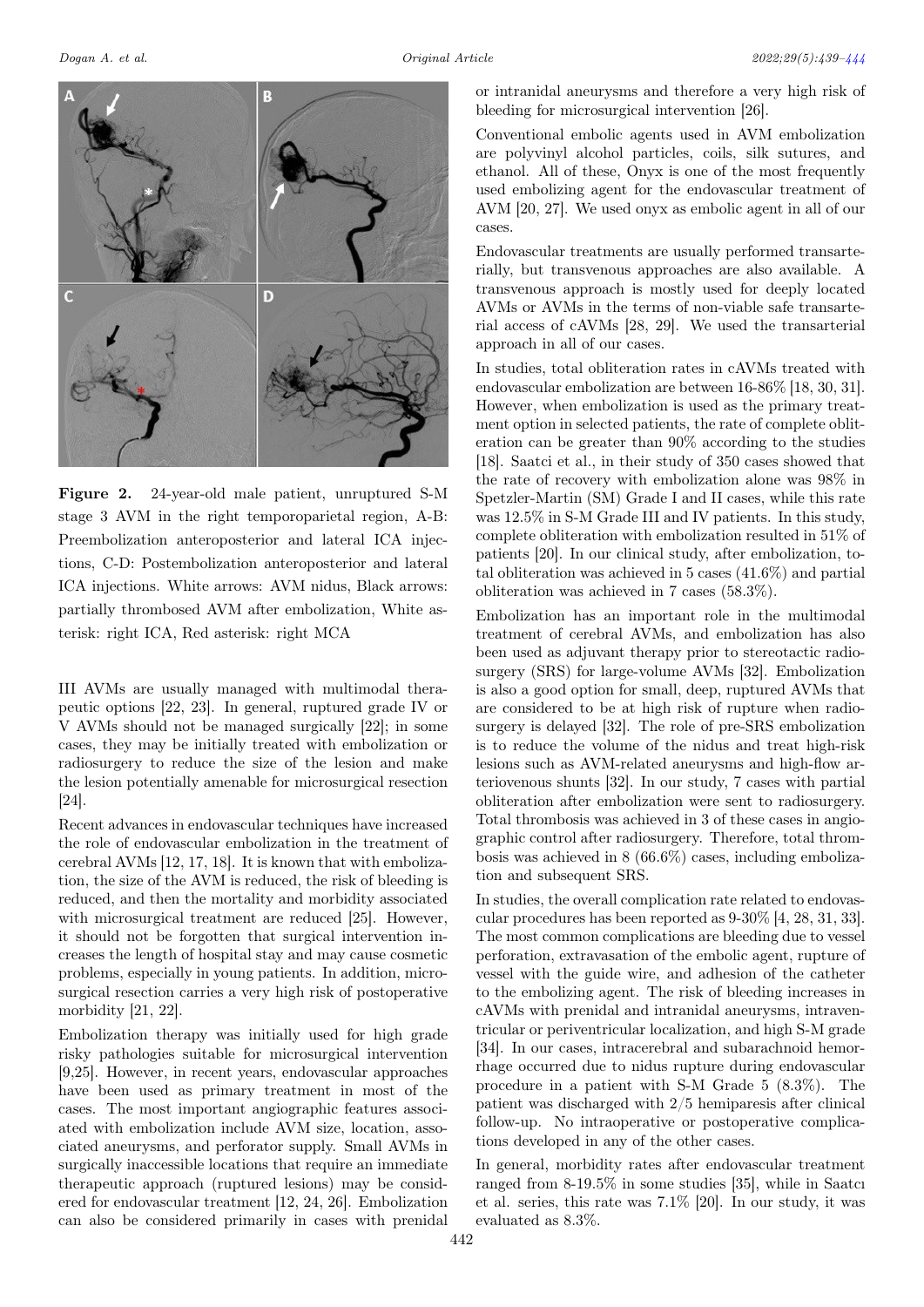In a review study, mortality due to endovascular procedure was reported as 1.5% [36]. In another study, mortality rate was reported as 2.7% after endovascular treatment of cerebellar AVMs [37]. This rate has been reported as 1.4-4% in some other studies [18, 20, 35]. There was no mortality in our cases.

In the literature, the mean follow-up period in cases after endovascular procedure has been reported as at least 3 months and the longest is 23.7 years [18, 20]. In our study, the mean follow-up period was 23.8 months.

Considering our morbidity  $(8.3\%)$  and mortality  $(0\%)$ rates in our study, endovascular treatment of AVMs may be preferred in selected cases.

In conclusion, therapeutic embolization is a viable option for AVMs in selected cases. Endovascular treatment method may be preferred in AVMs with a risk of rupture, deeply located, accompanied by prenidal or intranidal aneurysms, in terms of providing safer treatment efficiency in a shorter time compared to other treatments. However, there is still a need for a large number of studies in order to clearly evaluate the effectiveness of different treatment modalities. In addition, considering the reported complications, it would be beneficial to apply the appropriate treatment strategy after a multidisciplinary evaluation.

#### Limitations

Our study presents several limitations. First, there are natural selection biases arising from the observational design of this study, and the monocentric nature of the study may also affect the results.

In addition, due to the fact that the study is a single center and the number of cases is low, the effectiveness of different treatment modalities will be clarified with many similar studies.

### References

- 1. Mouchtouris N, Jabbour PM, Starke RM, et al. Biology of cerebral arteriovenous malformations with a focus on inflammation. Journal of cerebral blood flow and metabolism. 2015;35(2), 167-75.
- 2. Soulez G, Gilbert MD FRCPC P, Giroux MD FRCPC M, Racicot MD FRCPC J, Dubois J. Interventional Management of Arteriovenous Malformations. Techniques in Vascular and Interventional Radiology. 2019;22(4), 100633.
- 3. Hernesniemi JA, Dashti R, Juvela S, Väärt K, Niemelä M, Laakso A. Natural history of brain arteriovenous malformations: a long-term follow-up study of risk of hemorrhage in 238 patients. Neurosurgery. 2008;63(5), 823-9; discussion 829-31.
- 4. Robert T, Blanc R, Ciccio G, et al. Angiographic factors influencing the success of endovascular treatment of arteriovenous malformations involving the corpus callosum. Journal of neurointerventional surgery. 2015;7(10), 715-20.
- 5. Berman MF, Sciacca RR, Pile-Spellman J, et al. The epidemiology of brain arteriovenous malformations. Neurosurgery. 2000; 47(2), 389-96; discussion 397.
- 6. Ding D, Starke RM, Kano H, et al. International multicenter cohort study of pediatric brain arteriovenous malformations. Part 1: Predictors of hemorrhagic presentation. Journal of neurosurgery. Pediatrics. 2017;19(2), 127-35.
- 7. Laakso A, Hernesniemi J. Arteriovenous malformations: epidemiology and clinical presentation. Neurosurgery clinics of North America. 2012;23(1), 1-6.
- 8. Nataraj A, Mohamed MB, Gholkar A, et al. Multimodality treatment of cerebral arteriovenous malformations. World neurosurgery. 2014;82(1-2), 149-59.
- 9. Gross BA, Moon K, Mcdougall CG. Endovascular management of arteriovenous malformations. Handbook of clinical neurology. 2017;143, 59-68.
- 10. Baharvahdat H, Blanc R, Fahed R, et al. Endovascular treatment as the main approach for Spetzler–Martin grade III brain arteriovenous malformations. Journal of NeuroInterventional Surgery. 2021;13(3), 241-6.
- 11. Spetzler RF, Martin NA. A proposed grading system for arteriovenous malformations. Journal of neurosurgery. 1986;65(4), 476-83.
- 12. Hoh BL, Chapman PH, Loeffler JS, Carter BS, Ogilvy CS. Results of multimodality treatment for 141 patients with brain arteriovenous malformations and seizures: factors associated with seizure incidence and seizure outcomes. Neurosurgery. 2002;51(2), 303-9; discussion 309-11.
- 13. Byun J, Kwon DH, Lee DH, Park W, Park JC, Ahn JS. Radiosurgery for Cerebral Arteriovenous Malformation (AVM) : Current Treatment Strategy and Radiosurgical Technique for Large Cerebral AVM. Journal of Korean Neurosurgical Society. 2020;63(4), 415-26.
- 14. Ding D, Starke RM, Kano H, et al. Radiosurgery for Unruptured Brain Arteriovenous Malformations: An International Multicenter Retrospective Cohort Study. Neurosurgery. 2017;80(6), 888- 98.
- 15. Lawton MT, Du R, Tran MN, et al. Effect of presenting hemorrhage on outcome after microsurgical resection of brain arteriovenous malformations. Neurosurgery. 2005;56(3), 485-93; discussion 485-93.
- 16. Patibandla MR, Ding D, Kano H, et al. Stereotactic radiosurgery for Spetzler-Martin Grade IV and V arteriovenous malformations: an international multicenter study. Journal of neurosurgery. 2018;129(2), 498-507.
- 17. Bendok BR, El Tecle NE, El Ahmadieh TY, et al. Advances and innovations in brain arteriovenous malformation surgery. Neurosurgery. 2014; 74 Suppl 1, S60-73.
- 18. Van Rooij WJ, Jacobs S, Sluzewski M, van der Pol B, Beute GN, Sprengers ME. Curative embolization of brain arteriovenous malformations with onyx: patient selection, embolization technique, and results. AJNR. American journal of neuroradiology. 2012;33(7), 1299-304.
- 19. Weber W, Kis B, Siekmann R, Jans P, Laumer R, Kühne D. Preoperative embolization of intracranial arteriovenous malformations with Onyx. Neurosurgery. 2007;61(2), 244-52; discussion 252-4.
- 20. Saatci I, Geyik S, Yavuz K, Cekirge HS. Endovascular treatment of brain arteriovenous malformations with prolonged intranidal Onyx injection technique: long-term results in 350 consecutive patients with completed endovascular treatment course. Journal of neurosurgery. 2011;115(1), 78-88.
- 21. Lawton MT, Kim H, McCulloch CE, Mikhak B, Young WL. A supplementary grading scale for selecting patients with brain arteriovenous malformations for surgery. Neurosurgery. 2010;66(4), 702-13; discussion 713.
- 22. Spetzler RF, Ponce FA. A 3-tier classification of cerebral arteriovenous malformations. Clinical article. Journal of neurosurgery. 2011;114(3), 842-9.
- 23. Lawton MT, Hamilton MG, Spetzler RF. Multimodality treatment of deep arteriovenous malformations: thalamus, basal ganglia, and brain stem. Neurosurgery. 1995;37(1), 29-35; discussion 35-6.
- 24. Sanchez-Mejia RO, McDermott MW, Tan J, Kim H, Young WL, Lawton MT. Radiosurgery facilitates resection of brain arteriovenous malformations and reduces surgical morbidity. Neurosurgery. 2009;64(2), 231-8; discussion 238-40.
- 25. Luzzi S, Del Maestro M, Bongetta D, et al. Onyx embolization before the surgical treatment of grade III Spetzler–Martin brain arteriovenous malformations: singlecenter experience and technical nuances. World Neurosurg 2018;116:e340–53.
- 26. Crowley RW, Ducruet AF, Kalani MY, Kim LJ, Albuquerque FC, McDougall CG. Neurological morbidity and mortality associated with the endovascular treatment of cerebral arteriovenous malformations before and during the Onyx era. Journal of neurosurgery. 2015;122(6), 1492-7.
- 27. Saeed Kilani M, Lepennec V, Petit P, et al. Embolization of peripheral high-flow arteriovenous malformations with Onyx. Diagnostic and interventional imaging. 2017;98(3), 217-26.
- 28. Mendes GAC, Kalani MYS, Iosif C, et al. Transvenous Curative Embolization of Cerebral Arteriovenous Malformations: A 443 Prospective Cohort Study. Neurosurgery. 2018;83(5), 957-64.